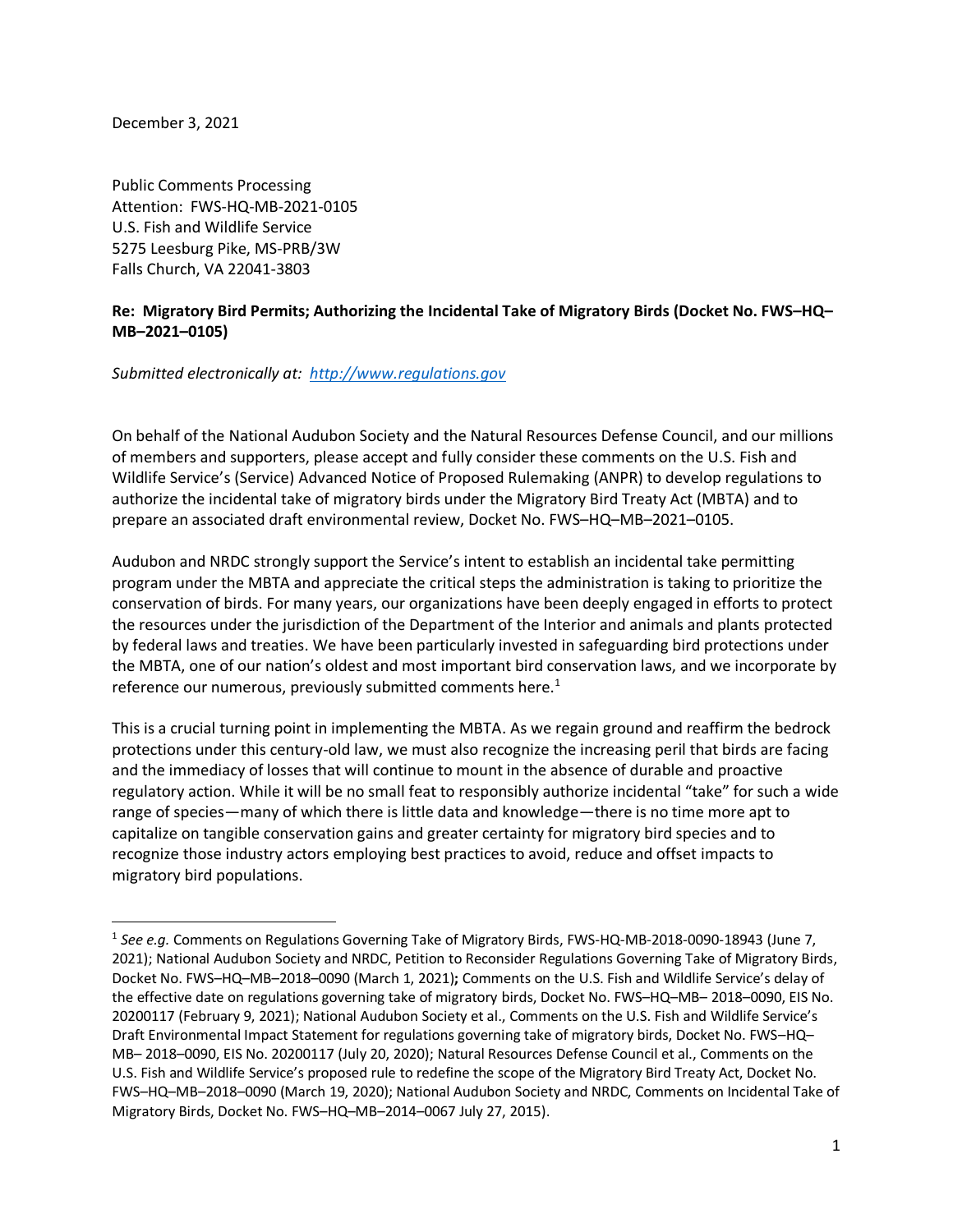### **Need for Incidental Take Permit and Codification**

As Congress and the executive branch recognized in the early  $20<sup>th</sup>$  century with the signing of the migratory bird treaties and the passage of the MBTA, in order to sustain and recover migratory bird populations, it is essential to minimize bird mortality from human activity. And as the Supreme Court recognized in upholding the MBTA, at stake is a "national interest of very nearly the first magnitude…But for the treaty and the statute, there soon might be no birds for any powers to deal with."<sup>2</sup> We urge the Service to meet this singular statutory directive to protect birds by codifying the current and previously longstanding interpretation that the MBTA prohibits incidental take, and by establishing an authorization program clarifying the regulatory process governing such prohibition.

While significant progress has been made in protecting birds due to the MBTA and the conservation efforts it inspired, the threats and challenges facing migratory birds continue to change and grow, and new approaches are necessary. The landmark 2019 study, "Decline of the North American Avifauna", published in the journal *Science*, found that bird populations have declined by 3 billion birds since 1970, representing a 29% overall decline in 50 years.<sup>3</sup> The study cites an "urgent need to address ongoing threats" including "direct anthropogenic mortality," in order to "avert continued biodiversity loss and potential collapse of the continental avifauna." Additionally, National Audubon Society released a study, "Survival By Degrees: 389 Species on the Brink", which found that two-thirds of North America's birds are at risk of extinction from climate change. 4

The most efficient way to maintain and recover populations is to ensure that our living birds survive and reproduce. The first step in this goal is to limit preventable mortality. Every year, millions of birds succumb to mortality from avoidable harm, often in cases where we have existing practices and technology that could prevent it and where further progress can be made to advance these efforts. Although the MBTA has spurred important progress in developing, adopting, and improving beneficial practices, more progress is necessary to help recover the loss of 3 billion birds and ensure resilient populations in the face of climate change.

An incidental take permit program can provide a stronger and more certain mechanism for the development and use of beneficial practices that reduce bird mortality and conserve our bird populations *before* adverse impacts occur. A permit program can achieve these forward-looking outcomes while also furthering opportunities for improvements at existing facilities, and offering a public process to provide a more transparent and equitable process likely to lead to more consistent agency implementation. The lack of an incidental take permit has historically set the MBTA apart from other wildlife laws, such as the Endangered Species Act and Marine Mammal Protection Act, leaving reliance on enforcement discretion as the only option for entities following reasonable and established beneficial practices that avoid, minimize, and mitigate incidental take of protected birds.

An incidental take permit has been under consideration for many years by the federal government and stakeholders, including by the Service through a Notice of Intent in 2015. At the time, numerous comments were submitted by conservation and industry groups on the Service's efforts to consider an

<sup>2</sup> *[Missouri v. Holland](https://supreme.justia.com/cases/federal/us/252/416/)*, 252 U.S. 416 (1920).

<sup>&</sup>lt;sup>3</sup> Rosenberg, K. V. et al. 2019. Decline of the North American Avifauna. Science 365(6461). doi:

<sup>10.1126/</sup>science.aaw1313.

<sup>4</sup> Wilsey, C, B Bateman, L Taylor, JX Wu, G LeBaron, R Shepherd, C Koseff, S Friedman, R Stone. Survival by Degrees: 389 Bird Species on the Brink. National Audubon Society: New York.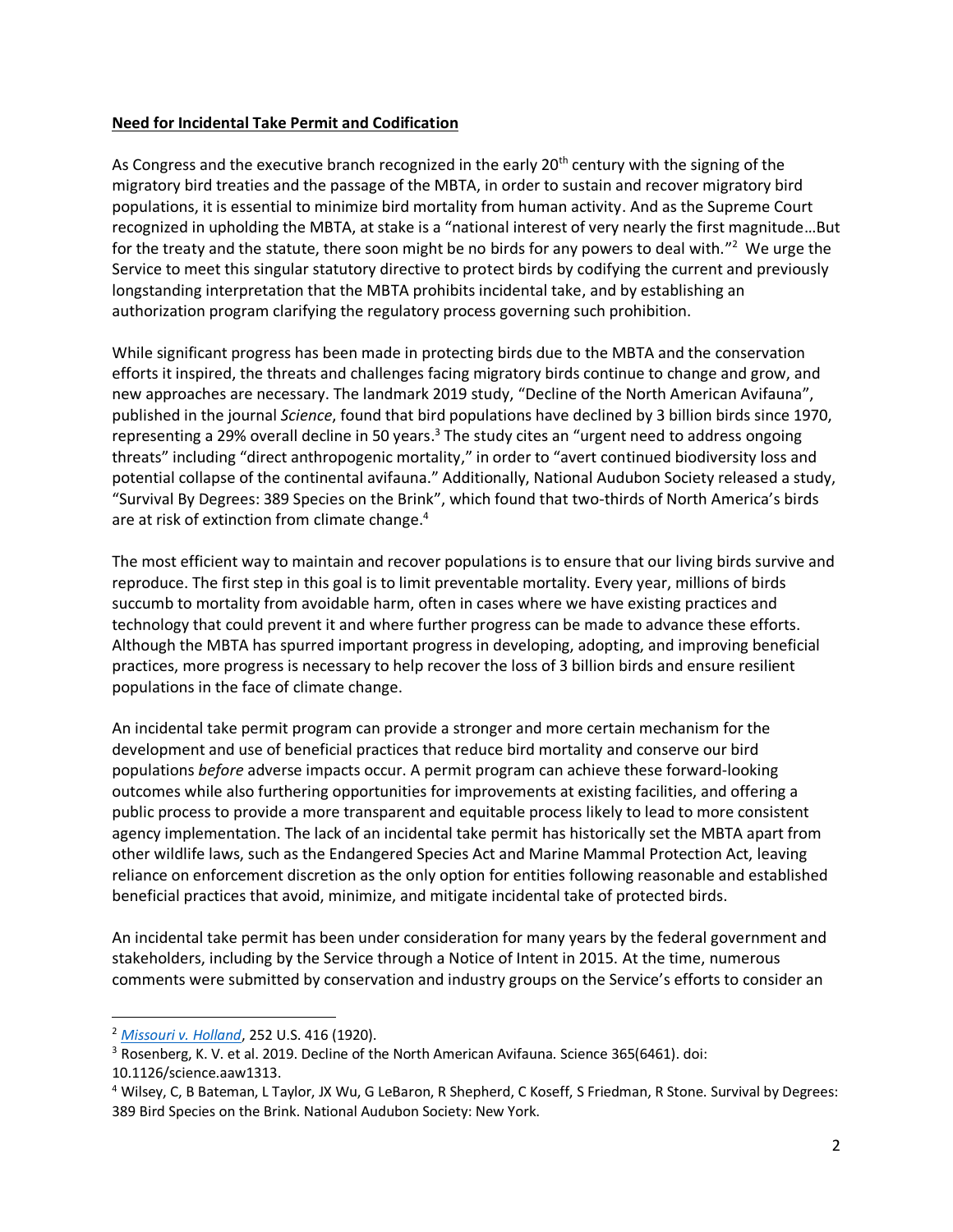authorization program for incidental take. More than a dozen industry associations and entities from a variety of sectors expressed support for the concept of an incidental take permit under certain conditions.<sup>5</sup> Before 2015, industry associations<sup>6</sup> and legal experts called for an incidental take permit, arguing, for example, that "the implementation of an incidental take permit program would best provide certainty to industry and uphold the conservation ideals of the MBTA and its implementing treaties."<sup>7</sup>

## **Support for Incidental Take Permit and Codification**

There is strong support in the statute, Conventions, Executive Orders, and among the public for developing and implementing an incidental take permit and codifying incidental take protections. Our previous comments describe in detail why the plain language of the statute, as well as the Conventions, case law and more, dictates that incidental take is covered within the MBTA. The statutory prohibition states that all taking and killing of protected migratory birds is prohibited, "Unless and except as permitted by regulations"<sup>8</sup> and outlines the authority of the Secretary "to determine when, to what extent, if at all, and by what means, it is compatible with the terms of the conventions to allow hunting, taking, capture, killing…of any such bird, or any part, nest, or egg thereof, and to adopt suitable regulations permitting and governing the same…" 9

The underlying Conventions similarly provide broad authority for this approach, contemplating that authorizations will be considered for the taking and killing of birds. The 1995 Amendments to the Canada Convention include language on commitments to migratory bird protection that allow the nations to "regulate their take" and that the allowance of take may be considered for "specific purposes".<sup>10</sup> The proposed regulations must align with the Convention's principles, including to "restore depleted populations of migratory birds", "manage migratory birds internationally", "ensure a variety of sustainable uses", and more.<sup>11</sup> Additionally, as expanded on further below, this approach aligns with Executive Order 13186, as well as recent Executive Orders that call for further agency action to address the climate crisis and an approach that "conserves our lands, waters, and biodiversity".<sup>12</sup> The Fish and Wildlife Service Manual implementing EO 13186 directs that the Service take actions "avoiding and minimizing adverse impacts on migratory bird resources".<sup>13</sup>

<sup>5</sup> *See* attachments for Natural Resources Defense Council, *Comments on U.S. Fish and Wildlife Service, Regulations*  Governing Take of Migratory Birds, Notice of Intent to Prepare an Environmental Impact Statement, Docket No. FWS–HQ–MB–2018–0090 (March 19, 2020). Available at: [https://www.regulations.gov/document?D=FWS-HQ-](https://www.regulations.gov/document?D=FWS-HQ-MB-2018-0090)[MB-2018-0090.](https://www.regulations.gov/document?D=FWS-HQ-MB-2018-0090)

<sup>6</sup> Development of a Permit Program for Incidental Take of Migratory Birds. Prepared for INGAA. Available at: [https://www.ingaa.org/File.aspx?id=11062.](https://www.ingaa.org/File.aspx?id=11062)

<sup>7</sup> Alexander K. Obrecht, *Migrating towards an Incidental Take Permit Program: Overhauling the Migratory Bird Treaty Act to Comport with Modern Industrial Operations*, 54 Nat. Resources J. 107 (2014). Available at: [https://digitalrepository.unm.edu/nrj/vol54/iss1/6.](https://digitalrepository.unm.edu/nrj/vol54/iss1/6)

<sup>8</sup> 16 USC 703.

 $9$  16 USC 704.

<sup>&</sup>lt;sup>10</sup> Canada Treaty, 1995 WL 8771 99. Available at: [https://www.fws.gov/le/pdf/MigBirdTreatyCanada.pdf.](https://www.fws.gov/le/pdf/MigBirdTreatyCanada.pdf)

 $11$  Ibid. A 2008 diplomatic exchange between US and Canada also directly discusses that an incidental take authorization program is contemplated by the Canada Convention. Diplomatic Note No. 0005 (July 2,2008). <sup>12</sup> Exec. Order No. 14008, 86 Fed. Reg. 7619 (Jan. 27, 2021).

<sup>&</sup>lt;sup>13</sup> 720 FW 2, Service Responsibilities to Protect Migratory Birds.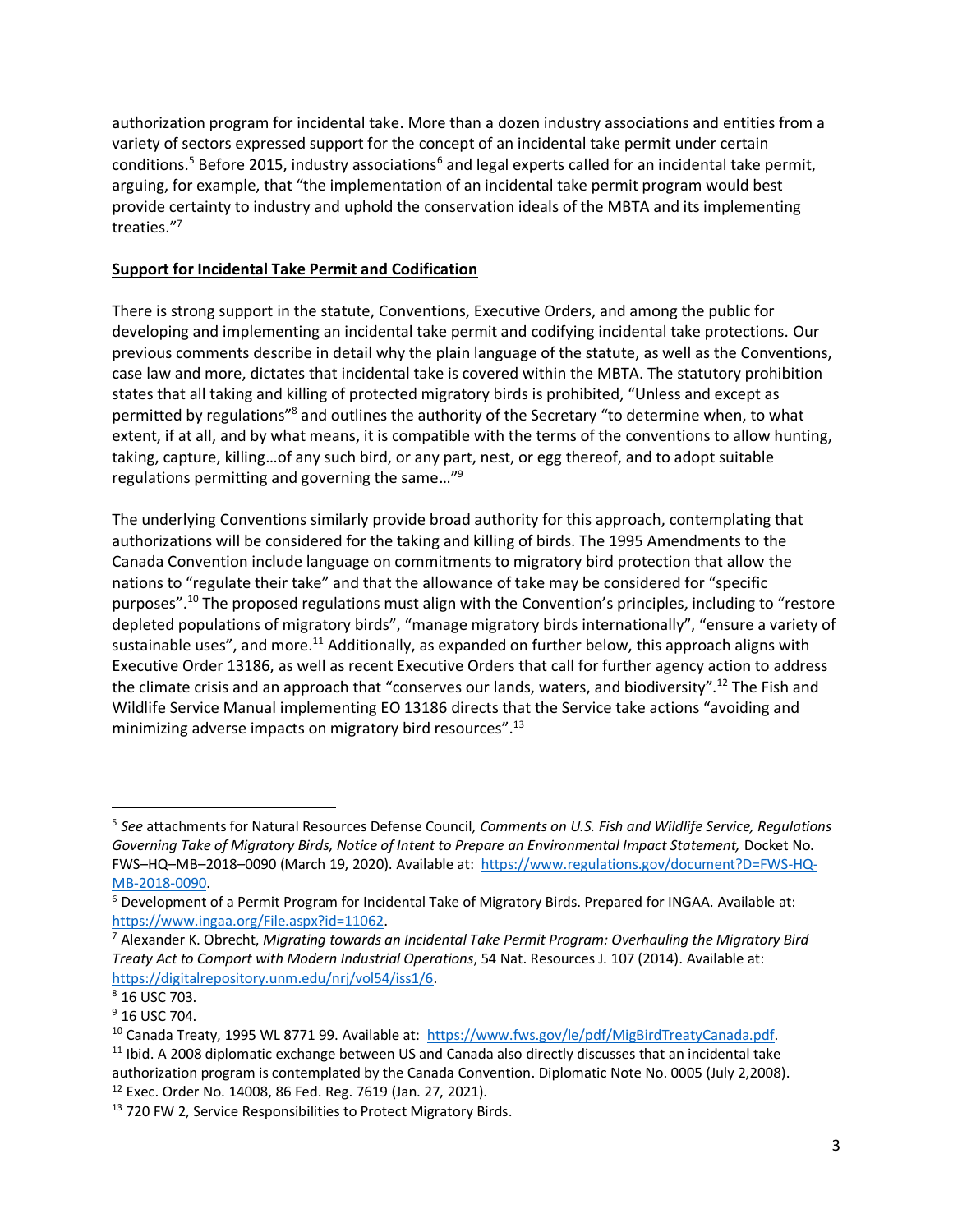The previous administration's vast and unlawful overreach in reinterpreting the MBTA to not cover incidental take left birds officially unprotected from incidental take and avoidable industrial hazards, which was a devastating blow for bird populations and the millions of people that care about and benefit from birds. More than 25 states, 30 tribes, three flyway councils, dozens of Members of Congress, former senior Interior officials from Republican and Democratic administrations, the government of Canada, hundreds of non-governmental organizations, and over 400,000 people opposed this policy. At the same time, many entities and people called for a new approach that did not involve the removal of longstanding protections, including consideration of a permitting framework. We are grateful that the Service has revoked the previous administration's rule and is now considering whether and how to replace it with a legally and scientifically defensible approach. Developing an MBTA authorization program, including an incidental take permit, can and should improve implementation by offering further clarity and consistency under the law, and an opportunity to address legal liability and establish a more consistent nationwide policy.

This is the right time to address this issue. The Service has a critical window of opportunity to take action to modernize the MBTA's rules for the benefit of birds and people, and for the regulated community. The country is on the verge of making generational investments in infrastructure and clean energy development to improve our economy and tackle the climate crisis. The MBTA rules can go hand in hand with these efforts to clarify standards and liability when development occurs and at the same time, can help us tackle the growing biodiversity crisis and increase resilience in the face of climate change.

# **Codify and Build off Existing MBTA Guidance and Authorities**

The sole purpose and intent of the MBTA is to protect migratory birds, and the origin of the statute to implement the international treaties signed for migratory bird conservation must not be overlooked.<sup>14</sup> In 2001, President Clinton signed Executive Order 13186, *Responsibilities of Federal Agencies to Protect Migratory Birds*, which underscores the national importance of migratory birds and substantive treaty obligations that are implemented through the MBTA.<sup>15</sup> Not only does this Executive Order recognize the critical importance of migratory bird species and the United States' obligations to conserve populations and their habitats, but it also defines and describes critical components of the MBTA as the primary mechanism carrying out these obligations.<sup>16</sup>

### *Executive Order 13186*

Consider the principles outlined by the Executive Order for unintentional take, in this case directed at federal agency action and coordination,

<sup>14</sup> 16 U.S.C. § 703 *et seq*.

<sup>&</sup>lt;sup>15</sup> Exec. Order No. 13186, 66 Fed. Reg. 3853 (Jan. 17, 2001). Conventions include the Convention for the Protection of Migratory Birds with Great Britain on behalf of Canada 1916, the Convention for the Protection of Migratory Birds and Game Mammals-Mexico 1936, the Convention for the Protection of Birds and Their Environment- Japan 1972, and the Convention for the Conservation of Migratory Birds and Their Environment-Union of Soviet Socialist Republics 1978.

<sup>16</sup> *Id.* at 3853, 3855. The Executive Order states that "take" includes both "intentional" and "unintentional" take, and it purposefully underscores the importance of habitat conservation throughout—including defining "migratory bird resources" as migratory birds and the habitats upon which they depend, as well as directing agencies to inventory and monitor bird habitat and populations, promote research and information exchange related to the conservation of migratory bird resources, and provide training and information to staff on methods and means of avoiding or minimizing the take of migratory birds and conserving and restoring migratory birds habitat.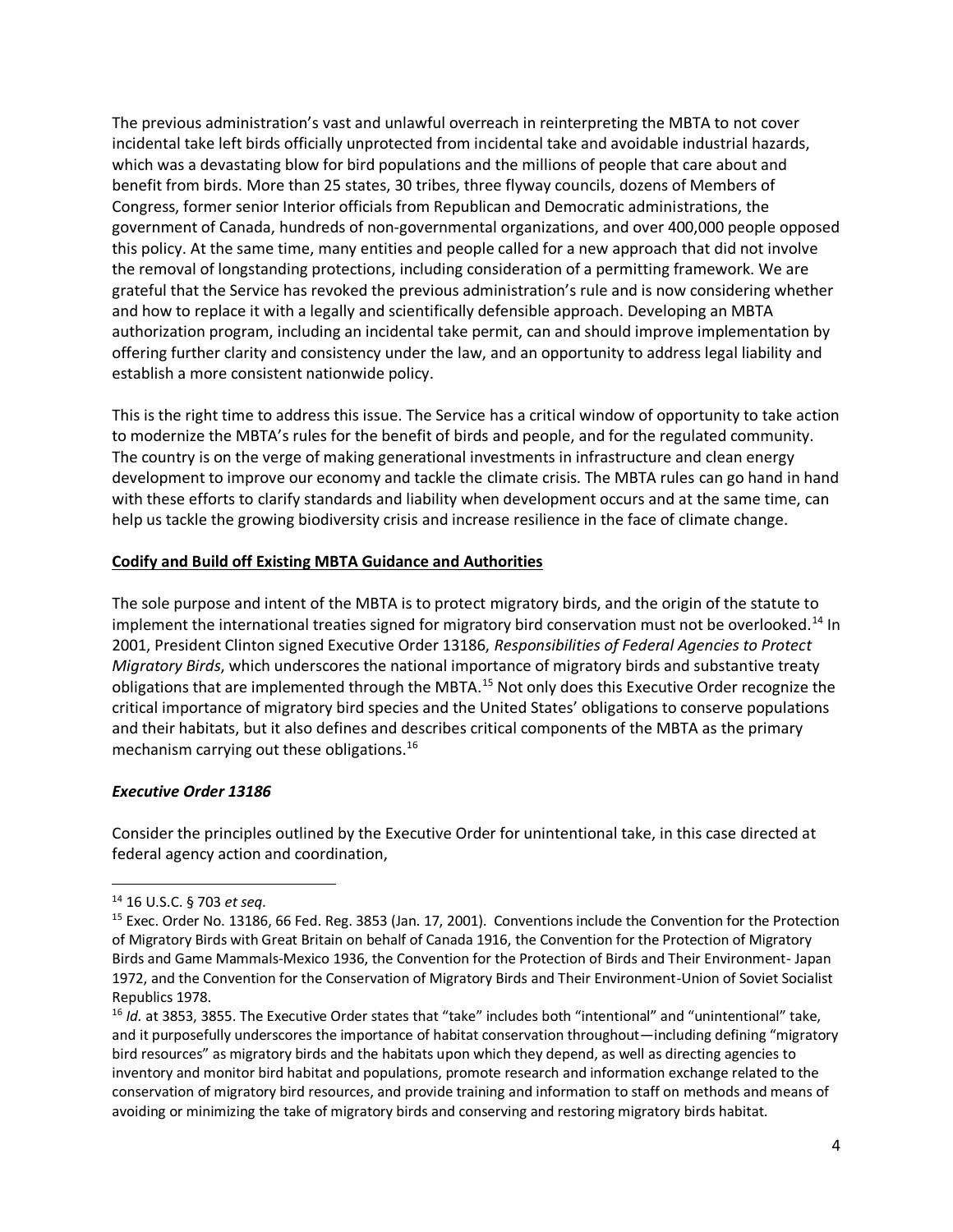…identify where unintentional take reasonably attributable to agency actions is having, or is likely to have, a measurable negative effect on migratory bird populations, focusing first on species of concern, priority habitats, and key risk factors. With respect to those actions so identified, the agency shall develop and use principles, standards, and practices that will lessen the amount of unintentional take, developing any such conservation efforts in cooperation with the Service. These principles, standards, and practices shall be regularly evaluated and revised to ensure that they are effective in lessening the detrimental effect of agency actions on migratory bird populations. The agency also shall inventory and monitor bird habitat and populations within the agency's capabilities and authorities to the extent feasible to facilitate decisions about the need for, and effectiveness of, conservation efforts.<sup>17</sup>

Such a regime is equally applicable in the context considered under this ANPR, where actions considered for authorization of incidental take should be analyzed under the same step-wise process to assess population-level effects and conservation efforts to lessen and mitigate for the impact, with regularlyscheduled mechanisms for evaluation and revision. This will be a first step in determining how to categorize and prioritize authorizations across the wide-potential reach of the statute and could be the foundation for issuance of a general permit. As a side note, given that MOUs have now been signed across a majority of federal agencies under this Executive Order, an assessment and report out on the implementation and effectiveness of such action would be timely and cornerstone to authorization specific to federal agencies in this rulemaking.<sup>18</sup>

## *Director's Order No. 225: Incidental Take of Migratory Birds*

We also urge the Service to consider codifying the definitions and policies in the recently issued Director's Order, which defines incidental take and beneficial practices and outlines the Service's use of enforcement discretion and applicable agency action.<sup>19</sup> Providing for the current status quo where an activity is not specifically identified as an exception, or has not received or is not appropriate for a general or individual permit under the new rulemaking could provide a catch-all and helpful guidance as individual elements of the permitting program are established or revised. This would alleviate the need to comprehensively categorize all activities that may incidentally take migratory birds up-front and could allow for a more iterative process in both setting-up, implementing and adjusting aspects of the incidental take authorization program—including for example, accommodating collaborative stakeholder processes to analyze and dictate beneficial practices.

### *Nesting Guidelines*

Similarly, the Service has previously issued specific and detailed guidance on the handling of nests under the MBTA. Of note, we urge the Service to immediately correct the nest destruction guidance memo

<sup>17</sup> *Id.* at 3855.

<sup>&</sup>lt;sup>18</sup> The Executive Order states that agencies should "support the conservation intent of the migratory bird conventions by integrating bird conservation principles, measures, and practices into agency activities" and "restore and enhance the habitat of migratory birds, as practicable." It also references the mitigation hierarchy when it directs agencies to avoid and minimize, to the extent practicable, adverse impacts on migratory bird resources. *Id.* at 3854.

<sup>&</sup>lt;sup>19</sup> U.S. Fish and Wildlife Service Director's Order No. 225, Incidental Take of Migratory Birds (October 5, 2021).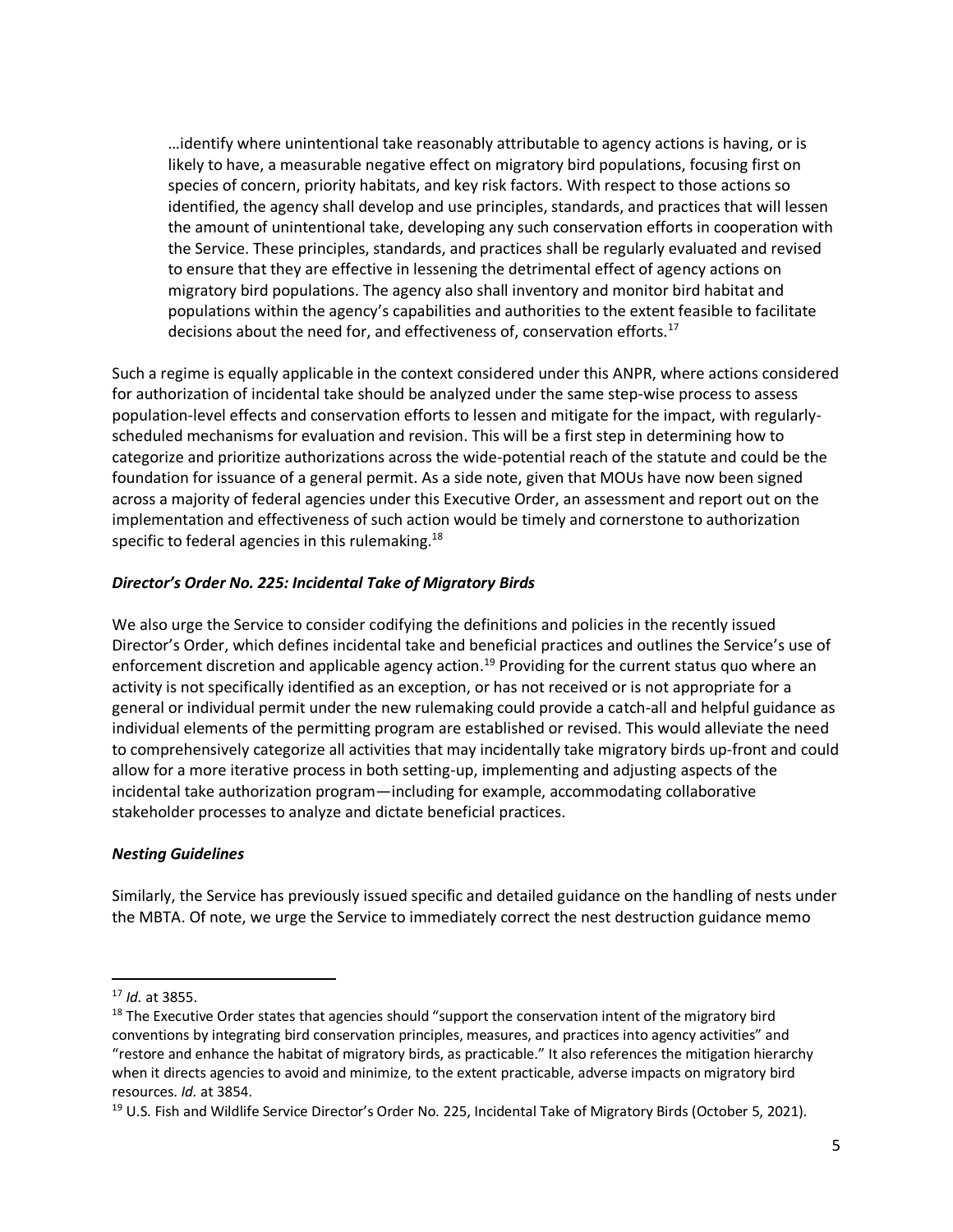issued by the previous administration,<sup>20</sup> in accordance with this proposed rulemaking and the October 2021 final rule revocation and supporting documents. Updated nest destruction guidance or the guidance issued on April 15, 2003 should then be incorporated in the incidental take authorization framework, and could be established as a parallel mechanism for the handling of nests and eggs rather than allowing such activities to be subject to any blanket exceptions. The Service has a long history of being consulted on and proactively engaging in activities that may impact nests, including both commercial and non-commercial activity; while not necessarily being a high priority for enforcement or permitting per se, the Service should continue to explore mechanisms and guidance that will provide for careful and protective handling of nests and eggs.

## **Ensure that Enhancing Bird Conservation is the Top Priority for this Rulemaking**

Given the long history of implementation of the MBTA, there have been significant efforts and guidance like the above that should be retained and built upon, rather than reinventing the wheel across the board in this proposed rulemaking. At a minimum and as a top priority, this rulemaking should enhance bird conservation actions and outcomes above the current status quo and establish transparent mechanisms for reassessing the conservation benefit of the program.

## *Baseline Analysis*

We urge the Service to incorporate a careful analysis—and include such analysis in the rulemaking process and associated documents— of the requirements and/or voluntary actions across industries and jurisdictions that are currently undertaken to address MBTA implementation, including examples of specific monitoring and mitigation efforts. Such analysis should be considered a baseline and will be critical to understanding the additional conservation gain the authorization program will provide and if any existing conservation actions could potentially be negatively impacted or disincentivized by the proposed authorization framework.

### *Purpose and Need to Conserve Migratory Birds*

Again, as the highest priority, the overarching purpose and conservation mandate of the MBTA must not be lost and any authorization or permitting program must first and foremost guarantee the conservation and protection of important migratory bird species. Audubon and NRDC have commented previously on applications for energy projects on public lands that the "Purpose and Need" should be aligned with the regulatory standard of the law under which the permit has been applied for. The Purpose and Need statement for these projects has been "to respond to an application." In this environmental review, the "Purpose and Need" should focus on the overarching statutory mandate of the MBTA and be "to conserve migratory birds under the MBTA." This environmental review should focus on the overarching conservation aim, and this "Purpose and Need" should be carried throughout all subsequent authorizations and analyses.

### *Adopt a Science-based Conservation Framework*

Without a measurable conservation outcome, any permit authority would be meaningless and little more than a rubber-stamp approval. Incidental take permitting must provide a demonstrable and

 $20$  Destruction and Relocation of Migratory Bird Nest Contents (June 14, 2018). Available at: [https://www.fws.gov/policy/m0407.pdf.](https://www.fws.gov/policy/m0407.pdf)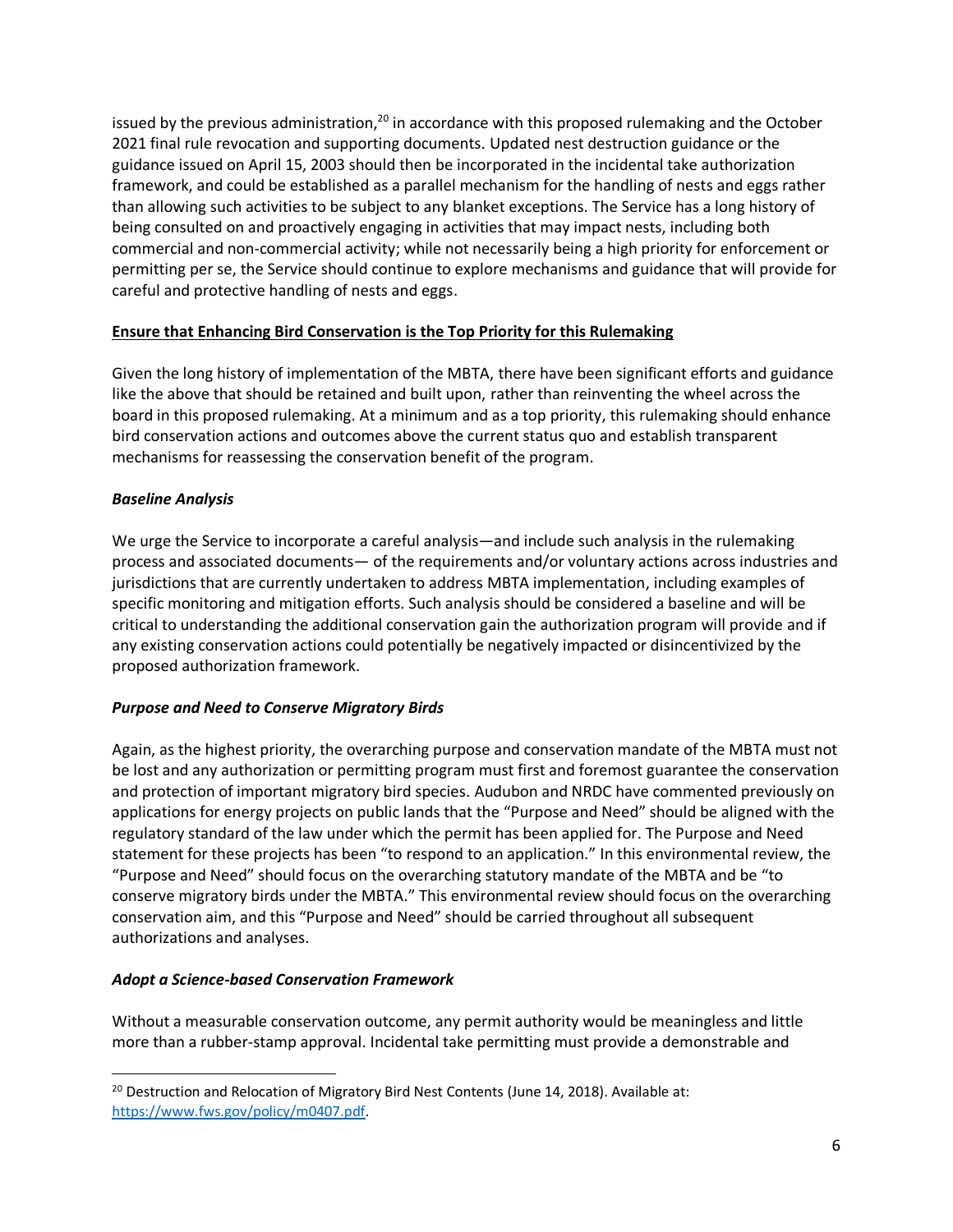measurable conservation benefit to the species being impacted, and these benefits and measurements should be spelled out clearly. We urge the Service to adopt a science-based conservation framework for authorization, starting with the "Purpose and Need" and committing to measurable conservation outcomes resulting from any authorizations issued.

The Service should consider and analyze the use of mitigation funds and banks and aggregating compensatory mitigation dollars in order to achieve highest benefits and use for the species being impacted, in accordance with landscape-scale mitigation strategies and priorities. As proposed, we also agree that the use of a conservation fee could be a helpful addition to a general permit framework; however, we believe that such inclusion should not supersede the use of mitigation fees, which could be more appropriate and needed when dealing with species of concern or sensitive habitats, for example. Therefore, the distinction between and intended use of the two fees should be clearly delineated and described in the rulemaking process and environmental review documents.

## **Commit to Full Transparency and Public Engagement**

As an overarching matter, we recommend ensuring mechanisms that enable states, tribes, local governments, and stakeholders to have meaningful and regular opportunities to coordinate and engage with the Service. The significant public engagement in recent years on the MBTA and overwhelming public support for upholding MBTA protections highlights the keen interest in and critical role that the public and other stakeholders can play in these issues. To facilitate and benefit from such engagement, the Service should commit to fully transparent processes for oversight, data gathering and decisionmaking, and incorporate clear adaptive management prescriptions to address changed circumstances and new information.

### *Incorporate 5-year Reviews and Publicly Accessible Databases and Registries*

As a start, we recommend that the Service incorporate 5-year public reviews and updates for all MBTA authorizations and exceptions. This will allow public engagement at appropriate intervals to better understand and suggest revision, or consideration of new data or science, that would greatly benefit the overall implementation of the program and conservation outcomes. Similarly, the Service should adopt policies and procedures that facilitate real-time availability of submitted data, analyses and reports provided through the authorization program. A publicly accessible registry and other databases could be efficient and effective mechanisms for both collecting, collating, and reporting information on the authorization program—and could be helpful to both regulated and non-regulated entities.

### *Continue to Prioritize Collaborative Engagement*

The Service should prioritize incorporating collaborative engagement in decision-making, oversight, and guidance for the MBTA authorization program and should consider formalizing such processes. The Service has a long history of working cooperatively with the regulated community as well as conservation organizations, states, tribes, and other interested stakeholders on MBTA implementation. This history should be recognized and more formally incorporated into the proposed rulemaking and permitting program. As an example, multi-stakeholder task forces and advisory committees could be engaged to establish and update criteria, best practices, and industry specific measures, and could be especially helpful in the consideration of exceptions, state agency and tribal coordination, and mitigation funds.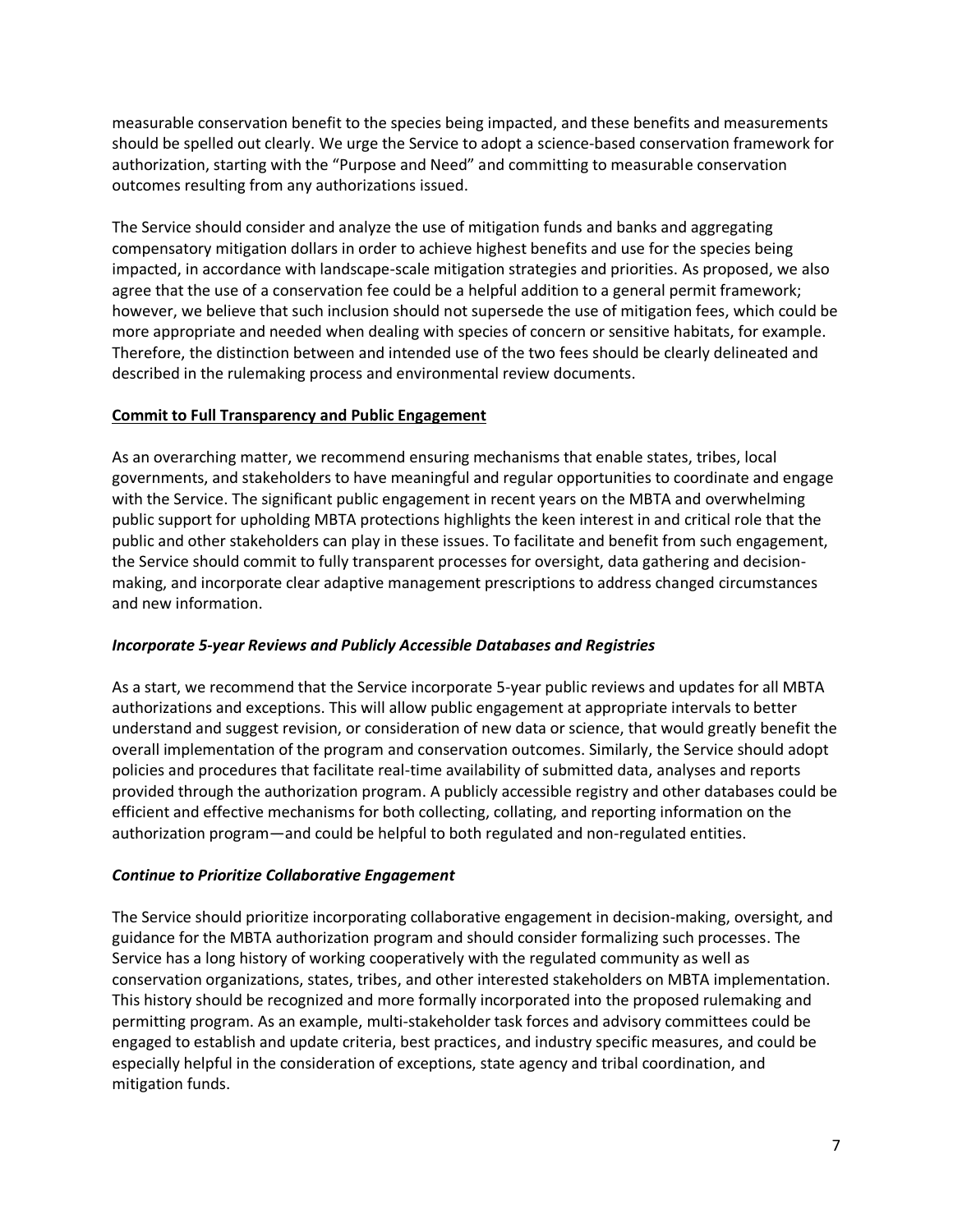### **Establish a Science-Based Conservation Standard to Guide all Management Decisions**

The Service must clarify the regulatory standard that it will follow in order to determine when authorizations are appropriate and sufficiently protective of migratory bird populations. Incidental take authorizations may reduce uncertainty by providing a clear and committed path to avoiding, minimizing and mitigating effectively for population-level impacts on sensitive species of birds. General permits may also provide a mechanism enabling the transparent sharing of data, increased stakeholder engagement, and legal certainty regarding liability for take of migratory birds. For these reasons and because this effort provides an opportunity to strengthen the overall framework for bird conservation, we are extremely supportive of the Service's efforts to clarify this regulatory authority under the MBTA.

However, incidental take authorizations cannot guarantee tangible and meaningful benefits for birds without adhering to a science-based conservation standard guiding all permitting and management decisions. The Service must articulate a regulatory standard for determining when authorizations are appropriate (or inappropriate) and ensure that decisions are sufficiently protective of migratory bird populations. Examples of regulatory standards in the context of other wildlife laws include the preservation standard under the Bald and Golden Eagle  $Act<sup>21</sup>$  and the jeopardy standard under the Endangered Species Act. 22

We urge the Service to immediately establish a science-based conservation standard to guide all decisions on permitting and authorizations of incidental take under the MBTA. We suggest that the Service ensure that populations of Birds of Conservation Concern, and species or populations whose status may foreseeably change to a species of concern or candidate for listing under the ESA, remain stable or increasing. In adhering to such a standard, authorizations for incidental take should also provide a net benefit for all species being measurably impacted by the activity authorized. We must remember the core goal of the MBTA is to protect and maintain the abundance and diversity of all migratory birds, including keeping common birds common, and a net benefit standard for populationlevel impacts will help meet this aim.

# **Framework Tiers and Eligibility**

The three-tiered framework described in the ANPR provides a sensible starting point for considering an authorization program. Overall, we support the prioritization of a general permit as part of the authorization program development and implementation. We also support the inclusion of specific permits and exceptions as part of the framework for consideration in a proposed rule. However, we caution against an overreliance on specific permits, due to the inherent challenges of implementation by the Service, and an overreliance on exceptions, due to the potential concerns on impacts to birds. A general permit provides an appropriate balance in conservation, implementation, and certainty, and we urge this system to be a focus for the Service in this program.

The development of this framework should be considered in an additive manner, building up from the status quo, rather than one that considers all activities at the outset that could theoretically cause incidental take and aims to fit them into these categories. Rather than making determinations about where a substantial number of activities would fall under each of these tiers at this stage, the Service should first set up the overarching permitting framework, and then prioritize next steps for permits and

<sup>21</sup> 16 U.S.C. § 668a.

<sup>22</sup> 16 U.S.C. §1536(a)(2).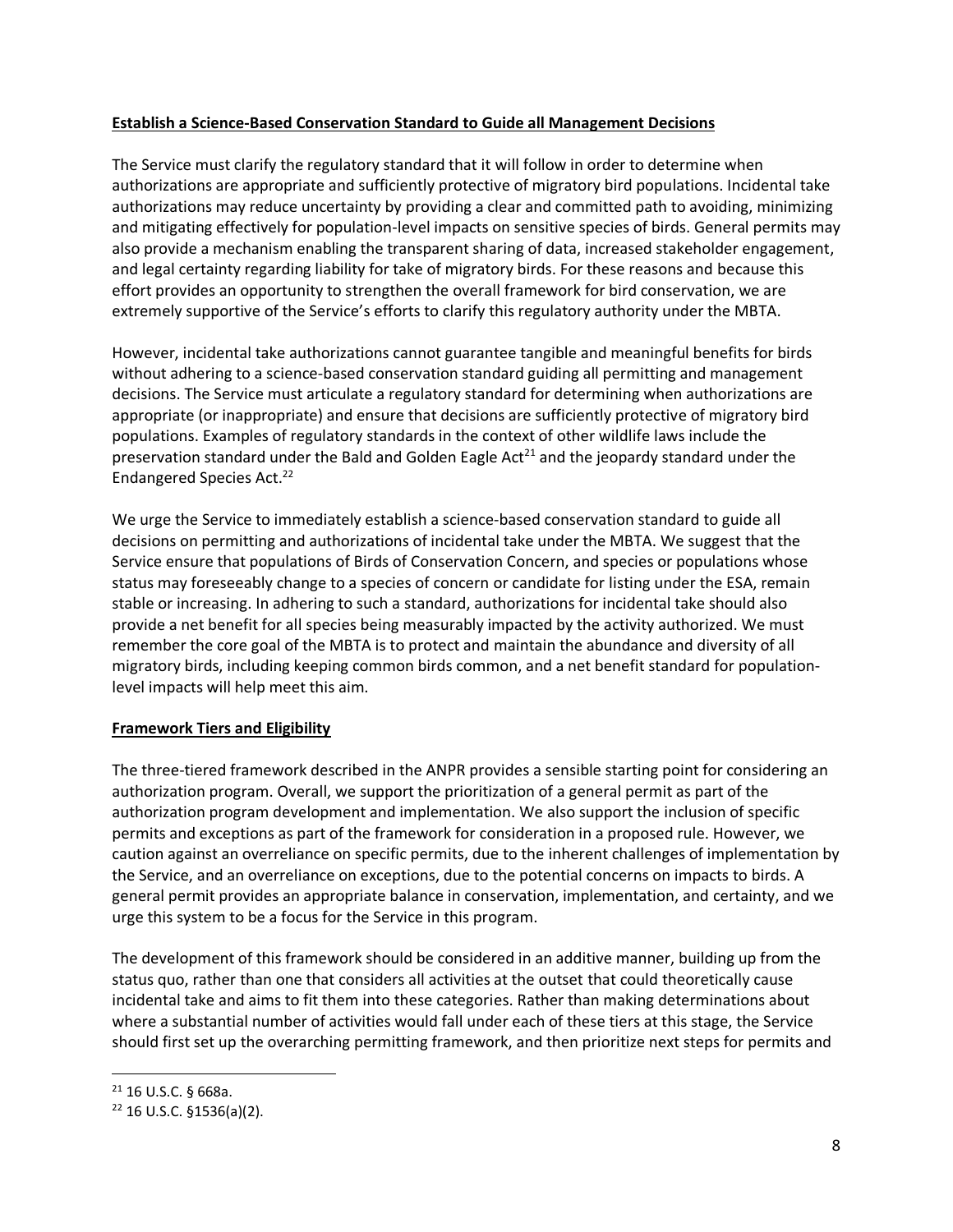exceptions based on need and benefit for achieving the goals of the rulemaking. For many activities, it is reasonable to predict that the status quo of enforcement discretion may continue. Over time, necessary additions to the program can be added with further rulemaking. The experience of other permitting programs, including the Nationwide Permits under the U.S. Army Corps of Engineers, demonstrate that further refinement can be developed on a regular basis to meet the purposes of the program and respond to conditions on the ground.

## *Prioritize Establishment of a General Permit Mechanism*

As the ANPR describes, one of the key issues to consider in the development of an incidental take permit is the eligibility criteria for activities under a general permit, specific permit, or exception. These criteria have significant implications for birds and for regulated entities. The standards should be as clear as possible to ensure effective implementation. In general, eligibility for the authorization of take should be consistent with meeting a science-based conservation standard for the program. This will ensure that an authorized activity is meeting statutory obligations and the conservation intent of the Conventions, and will help meet the recommended purpose of this rulemaking to conserve migratory birds.

General permits should be reserved for categories of activities that are similar in nature—akin to the Army Corps Nationwide Permits model—that incidentally take birds, and for which we have reasonable impact estimates, as well as proven avoidance, minimization, and mitigation measures to address such impacts. The cumulative effect of the general permit program should ensure that there is a net benefit to birds. For unique circumstances that do not fit into the general permit framework, the Service should consider specific permits, which can provide greater individualized review and tailored terms and conditions that may not fit under a general permit.

As part this rulemaking and future rules and updates, the Service should determine which categories of activities could be considered for general permits. The current list of sectors considered in the ANPR is a reasonable starting point for a proposed rule and draft EIS. We would also encourage the consideration of pipelines as another sector for the general permit program.

# *Caution Against Overreliance on Exceptions*

While we generally agree with the need to establish exceptions or categories of activities that would not be appropriate to include in an incidental take authorization program, we urge extreme caution in exempting too many categories of activities at this early stage of implementation. Those activities included should be accompanied by a detailed description and analysis of expected impacts as well as a rationale provided for how such exception provides the greatest conservation to birds. Perhaps most importantly, the Service should consider setting-up a clearly articulated and regular process for reexamining such determinations—both in terms of adding to or deleting actions—that allows public engagement and oversight.

### *Consider Staff Capacity and Additional Criteria for MOUs and Authorizations*

With respect to specific permits, we agree that the Service should consider reserving use for limited and special circumstances—simply based on the extremely limited resources that the Service has dedicated to this program and the fact that resources may be better dedicated towards broader authorizations, with a larger impact, and/or oversight and monitoring of those activities.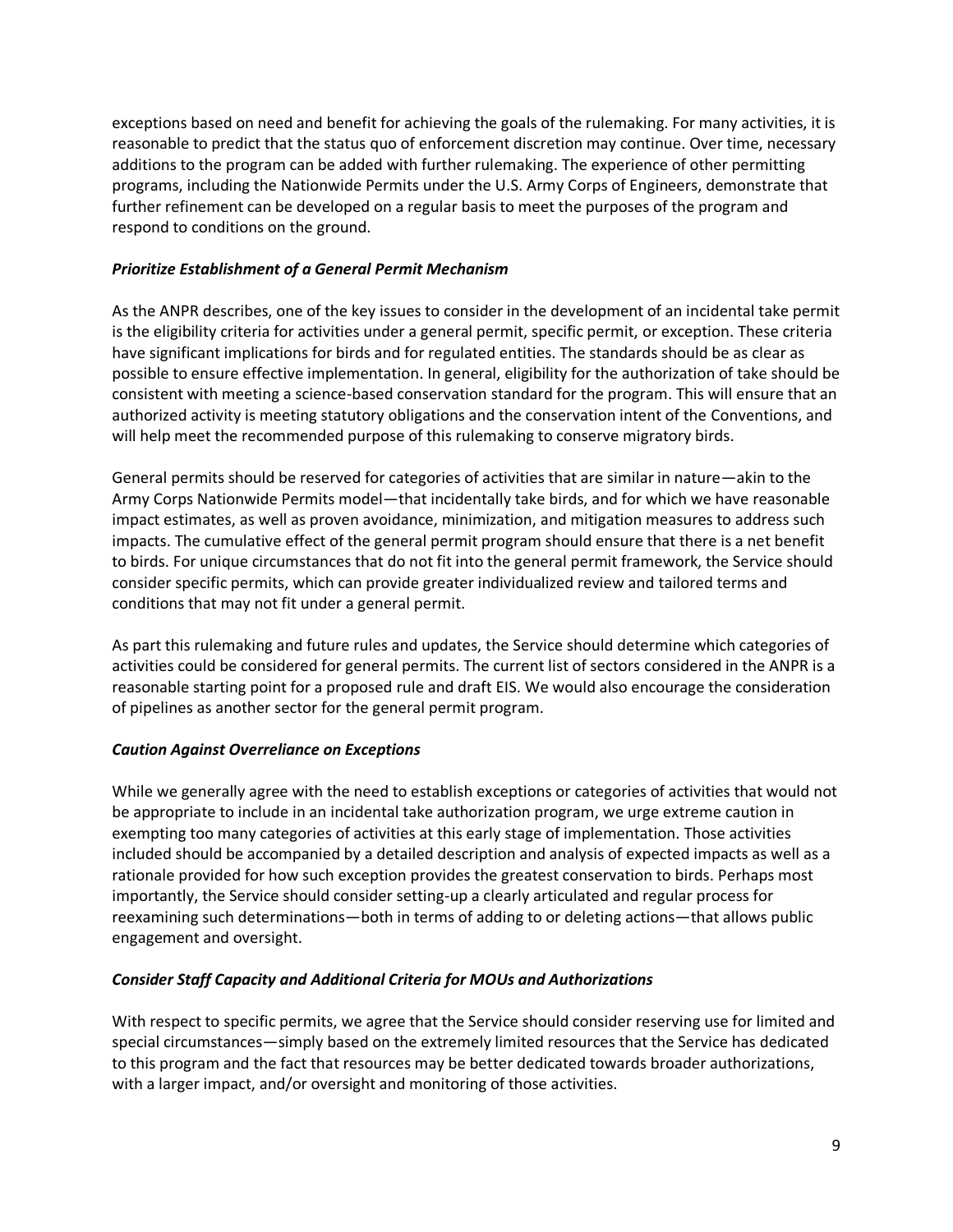In general, though, the Service must also provide a rational reason and science-based criteria for why certain activities and impacts may not be appropriate for certain types of authorizations. Limiting general authorization to only those industries with best management practices that have been approved for fully offsetting impacts is not a science-based criterion and may end up increasing the need for individual permits for those industries and impacts outside this narrow range.

The Service should also consider and evaluate on-going application of interagency MOUs, but it may not be an appropriate mechanism for authorization of take due to lack of enforcement capabilities and limited clarity on terms and conditions. There is less opportunity for the public to engage and understand the status of actions under this mechanism, and as an initial recommendation, the Service should define additional oversight, effectiveness monitoring, and transparency measures to allow for public engagement and access to information throughout the full duration of an activity. The Service should describe the staff resources and process dedicated to monitoring and oversight for this option.

## **Additional Components to Consider for the Rulemaking and Environmental Review**

Each of the following components will be fundamental to any analysis for authorization of incidental take and we suggest that the Service focus on addressing these essential components in the rulemaking and environmental review. We note that effective analysis of the impacts, best management practices, and mitigation measures of various activities will be severely hindered without the establishment of a science-based framework and an overarching process to authorize "incidental take" under the MBTA which should include a thorough analysis of the impacts of such a program on the current status of migratory birds, prioritization of conservation outcomes regarding population level impacts, and coordination with state wildlife agencies, tribes and local governments.

*Updated Information on Population Trends and Status of Migratory Birds* – The Service has an existing requirement to gather and evaluate information about nongame bird populations under the Fish and Wildlife Conservation Act (FWCA), including population trends and status.<sup>23</sup> The Service similarly gathers annual information on migratory game species under the MBTA, $^{24}$  and therefore should prioritize

[http://www.fws.gov//migratorybirds/PDFs/FSEIS%20Issuance%20of%20Annual%20Regulations%20Permitting%20](http://www.fws.gov/migratorybirds/PDFs/FSEIS%20Issuance%20of%20Annual%20Regulations%20Permitting%20the%20Hunting%20of%20Migratory%20Birds.pdf) [the%20Hunting%20of%20Migratory%20Birds.pdf.](http://www.fws.gov/migratorybirds/PDFs/FSEIS%20Issuance%20of%20Annual%20Regulations%20Permitting%20the%20Hunting%20of%20Migratory%20Birds.pdf) 

<sup>&</sup>lt;sup>23</sup> 16 U.S.C. § 2912. Federal conservation of migratory nongame birds. The Fish and Wildlife Conservation Act states: (a) Conservation activities—The Secretary shall undertake the following research and conservation activities, in coordination with other Federal, State, international and private organizations, to assist in fulfilling his responsibilities to conserve migratory nongame birds under existing authorities provided by the Migratory Bird Treaty Act and Migratory Bird Conservation Act (16 U.S.C. 701–715) and section 8A(e) of the Endangered Species Act [16 U.S.C. 1537a (e)] implementing the Convention on Nature Protection and Wildlife Preservation in the Western Hemisphere: (1) monitor and assess population trends and status of species, subspecies, and populations of all migratory nongame birds; (2) identify the effects of environmental changes and human activities on species, subspecies, and populations of all migratory nongame birds; (3) identify species, subspecies, and populations of all migratory nongame birds that, without additional conservation actions, are likely to become candidates for listing under the Endangered Species Act of 1973, as amended (16 U.S.C. 1531–1543); (4) identify conservation actions to assure that species, subspecies, and populations of migratory nongame birds identified under paragraph (3) do not reach the point at which the measures provided pursuant to the Endangered Species Act of 1973, as amended (16 U.S.C. 1531–1543) become necessary; and (5) identify lands and waters in the United States and other nations in the Western Hemisphere whose protection, management, or acquisition will foster the conservation of species, subspecies, and populations of migratory nongame birds, including those identified in paragraph (3).

<sup>24</sup> *See* U.S. Fish and Wildlife Service, *Issuance of Annual Regulations Permitting the Hunting of Migratory Birds, Final Environmental Impact Statement* (May 2013). Available at: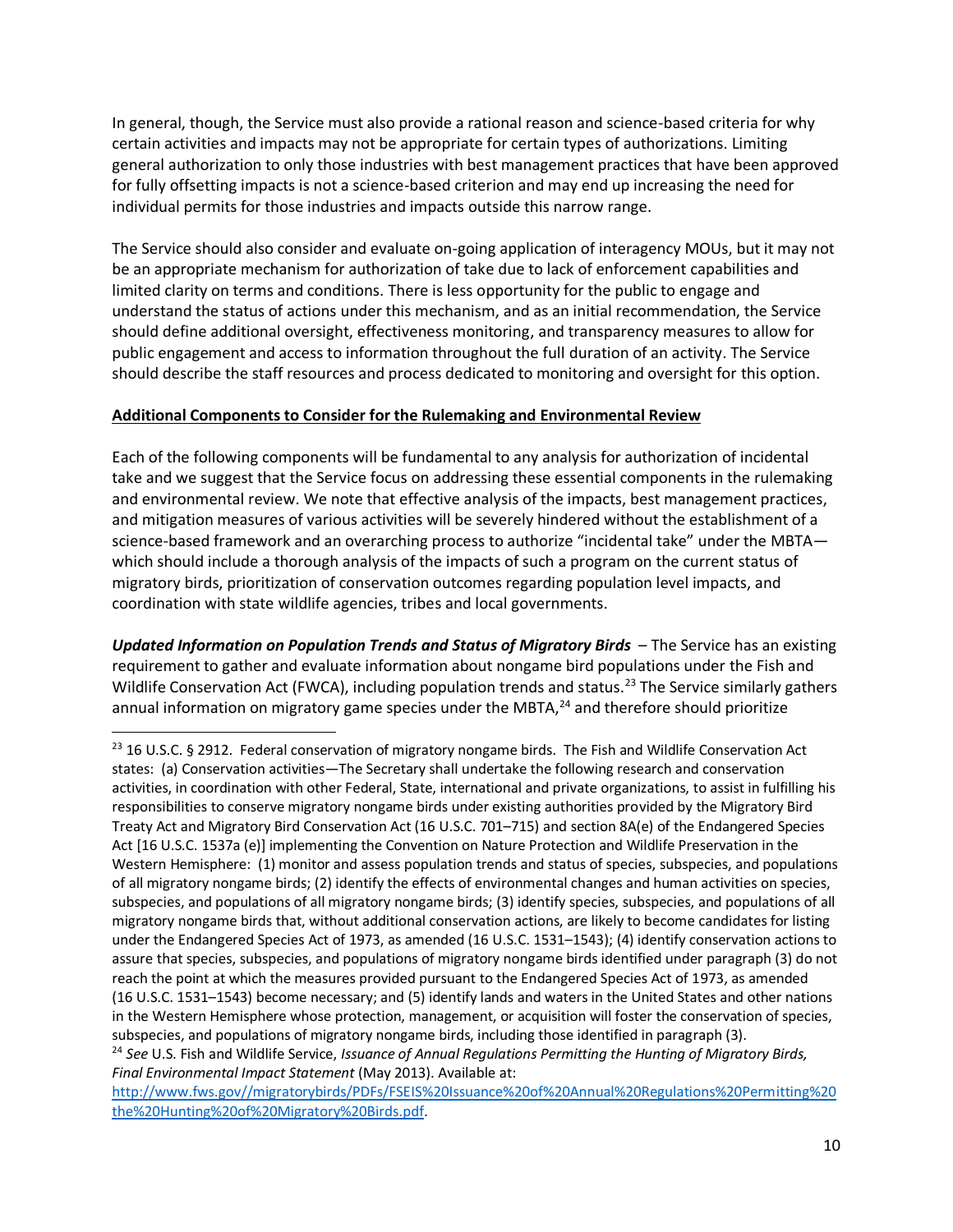including updated information in this environmental review as a basis and starting point for the overarching conservation framework—such information is a necessary precursor to establishing sciencebased conservation standards, assessing current and expected impacts, and proposing and approving meaningful mitigation measures. As part of any incidental take authorization program, the Service should further commit dedicated resources to a regular and transparent review of such information.

*Baseline Impacts Analysi***s** – Calculation of the baseline of current activities and estimated (mitigated and unmitigated) "take" of migratory birds that includes all sources, not just industries. These sources include but are not limited to human-introduced predators, current climate change impacts and models for the future,<sup>25</sup> loss of habitat, window collision and other impacts for which there are statistical or other data gathered or analyzed in a scientifically defensible methodology. The Service can provide this analysis using the "best available science" and existing information.

*Oversight Capacity and Process for Review* – Demonstration that the Service has not only the authority but also the capacity to assume the obligation to issue general industry authorizations as well as specific permits, where warranted, while also effectively overseeing and monitoring the compliance of the permit terms, adaptive management regimes, and mitigation strategies on a regular basis, and at least every 5 years. The Service must delineate a defined review process for all authorizations, permits and/or MOUs, which should include guarantees for public engagement and transparency, required reporting, and an ongoing process to consider and make changes based on changed circumstances or new information.

*Conservation Plans for Guilds of Birds within Each Flyway* – Rather than a scope that is general in nature (e.g. "all migratory birds") the Service should frame the analysis regionally by the four flyways and/or Bird Conservation Regions, and by guilds of birds (seabirds, raptors, songbirds, etc.) in each. The Service should also consider linkages to other flyways outside of the continental United States, especially those of international treaty signatory countries. To support this effort, the Service should carry out its obligations under the FWCA to identify the lands and waters necessary to conserve migratory nongame birds. This will enable the Service to establish priorities for conservation and a conservation "plan" for each flyway and its priority species, with requisite population-level take limits for at-risk species and mitigation options for expected impacts. Each science-based conservation plan should incorporate a provision for updating that analysis in authorizations and/or permits that may tier off of the environmental review.

*Population-level Impacts for Species of Concern* – Analysis of a methodology for determining population-level impacts on species of birds that the Service has identified as Birds of Conservation Concern, and species or populations whose status may foreseeably change to a species of concern or candidate for listing under the ESA. Conservation of populations of these species, especially those not protected by other statutory authorities, should be prioritized in the analysis and in the authorizations, with regular reviews and updates. Population-level impacts on these species must be a priority for determining adaptive management or mitigation measures in any permitting regime, and avoidance of

<sup>&</sup>lt;sup>25</sup> Audubon scientists have used hundreds of thousands of citizen-science observations from Christmas Bird Counts and Breeding Bird Surveys and sophisticated climate models to predict how birds in the U.S. and Canada will react to climate change. The work defines the climate conditions birds need to survive, then maps where those conditions will be found in the future as the Earth's climate responds to increased greenhouse gases. These models should be included in the analysis of current and future impacts in the DEIS. Available at: [www.climate.audubon.org.](http://www.climate.audubon.org/)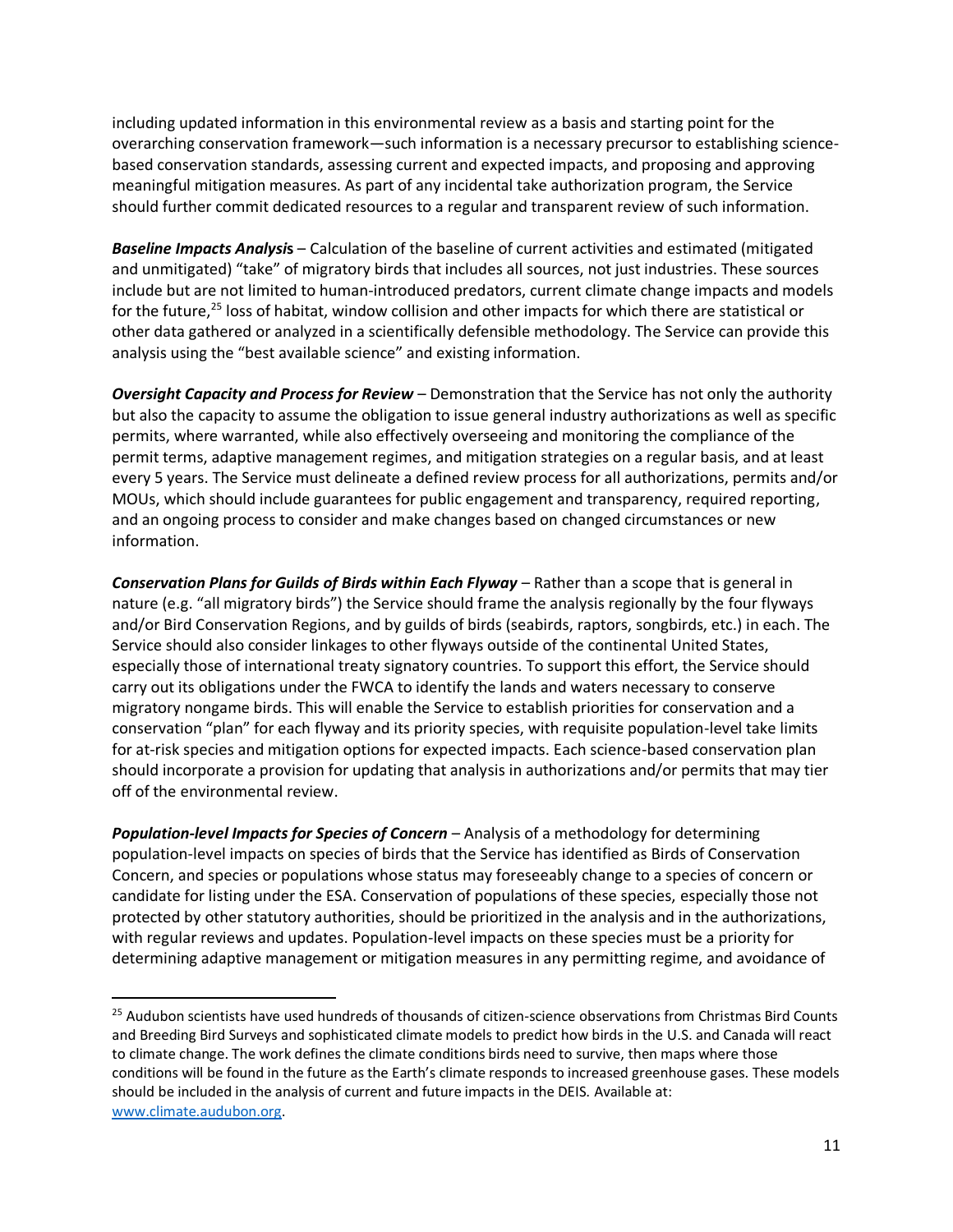those impacts must be prioritized. In addition, mitigation that provides for protection, creation, or restoration of habitat for species that are impacted on the population level in their breeding and wintering grounds should be analyzed and included in the environmental review. The Service should clearly define a "population" in light of recent advancements in defining distinct populations through genetics and isotopes.

*Proven Conservation Measures and Process for Identifying New Measures* – Identification of proven, science-based conservation measures that increase the viability of populations of birds protected under MBTA, especially Birds of Conservation Concern,<sup>26</sup> including protection, creation, or restoration of their wintering or breeding areas if they are migratory. Prioritization of measures should be analyzed, considering those with the highest conservation gains, and methods for ensuring that conservation measures are linked to the species being impacted.

*Approved Mitigation Measures* – Incorporation of a detailed list of mitigation measures with a sciencebased conservation benefit that are proven to provide a measurable conservation outcome by flyway and guilds of birds protected under the MBTA. Mitigation measures should include avoidance, minimization, and compensatory mitigation and discussion of determining appropriate use and relevance to particular scenarios (mitigation equivalency). Mitigation should be considered for all expected impacts, including direct mortality, collision, and habitat loss and degradation, and the scope of the mitigation requirements should correlate to the level of impact. Processes should also be established for updating and approving new mitigation measures, as well as conducting effectiveness monitoring.

*Monitoring Requirements* – While we agree with the assessment that monitoring should not be overly burdensome, or in other words commensurate with expected impacts, we also note that some degree of monitoring must be required to ensure that the conservation outcomes and standards are being met through each element of the authorization program. We suggest that the Service consider scientifically defensible pooled or regionally-based monitoring efforts at the flyway or landscape scale, with prioritization given to sensitive habitats and Birds of Conservation Concern.

*Economic Benefits and Ecosystem Services* **–** Incorporate analysis of economic benefits associated with migratory birds as part of the rulemaking and program. One of the primary rationales for the passage of the MBTA was the recognition that birds provide people with critical ecosystem services that benefit our communities, industries, and economy. As an example, birds benefit agriculture, forestry, and our communities through the consumption of vast number of insect pests, which provides a free service to farmers and foresters, reduces the need for pesticides, and improves the quality of life in our communities. Birds provide many additional benefits and ecosystem services, including invasive species control, seed dispersal, egg dispersal, pollination, scavenging, nutrient dynamics, and more. They also provide a valuable role for people by serving as indicators of ecosystem health.

In addition to the economic benefits that result from ecosystem services, the presence of birds contributes to our economy through recreational spending, consumer purchasing, subsistence, and more. Healthy populations support opportunities for birdwatchers and sportsmen, and greater spending on these activities. As FWS has documented, birdwatching is big business. According to the Service, birdwatching has a total economic output of \$107 billion and is associated with 666,000 jobs in total,

<sup>26</sup> U.S. Fish and Wildlife Service. *Birds of Conservation Concern 2021*. 48 pp. Available at: [https://www.fws.gov/migratorybirds/pdf/management/birds-of-conservation-concern-2021.pdf.](https://www.fws.gov/migratorybirds/pdf/management/birds-of-conservation-concern-2021.pdf)